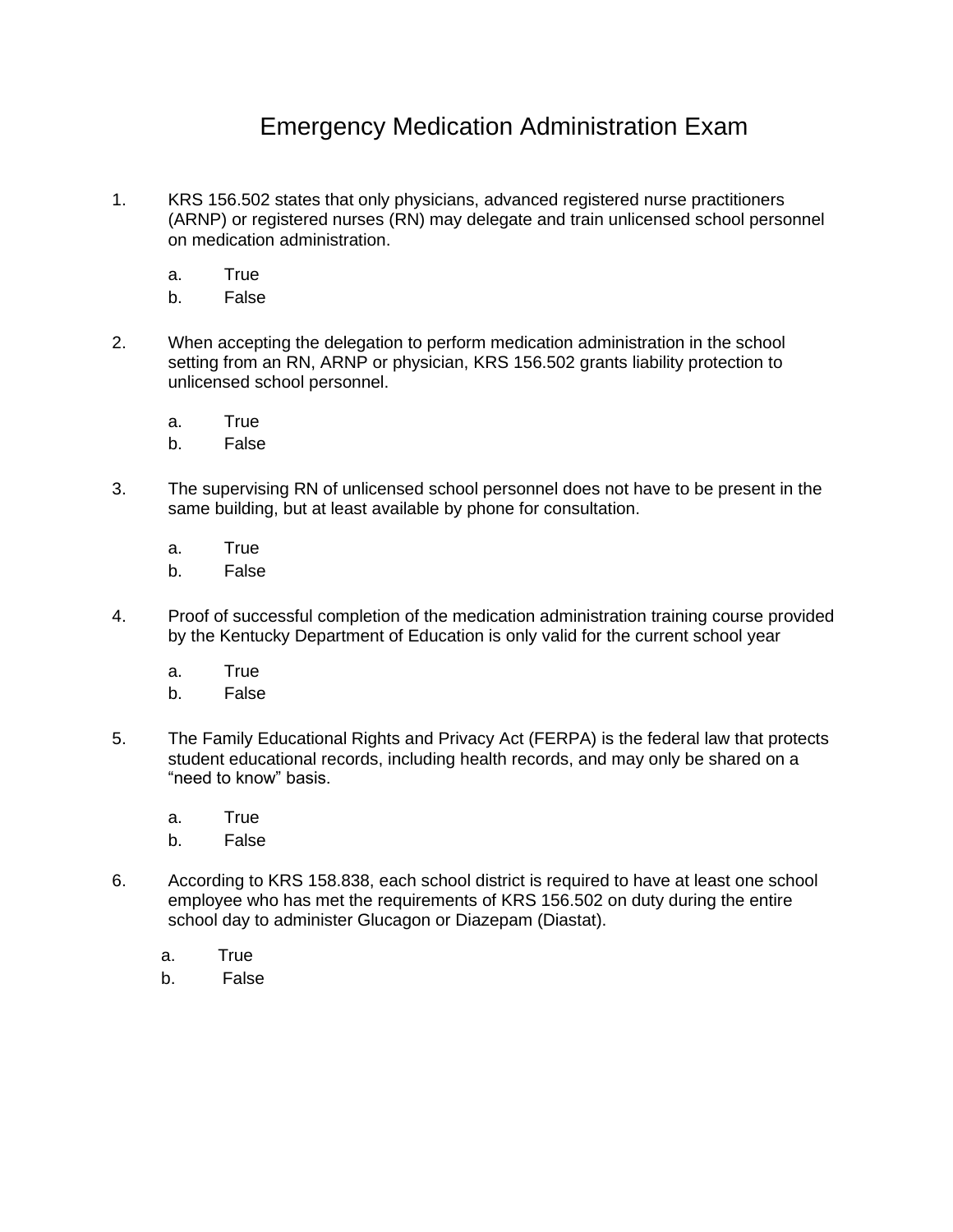- 7. According to KRS 158.838, the parent(s)/guardian(s) must be notified one month prior to the expiration date of the emergency medications glucagon and diazepam rectal gel.
	- a. True
	- b. False
- 8. KRS 158.834 and KRS 158.836 permit a student to self-carry and self-administer emergency medication to treat anaphylaxis.
	- a. True
	- b. False
- 9. For intervention in a life-threatening situation, emergency medications that a registered nurse may train and delegate to unlicensed school personnel to administer are Glucagon, EpiPen, Diazepam (Diastat rectal gel or Valtoco nasal spray), Klonopin.
	- a. True
	- b. False
- 10. What is Diabetes?
	- a. Inability to produce insulin
	- b. Eating too much sugar
	- c. Contagious disease
	- d. Obesity
- 11. Hypoglycemia is another term used for a low blood sugar level.
	- a. True
	- b. False
- 12. Which phrase is true about hypoglycemia?
	- a. Is one of the most frequent complications of children with diabetes who receive insulin
	- b. Is a condition that involves the heart
	- c. Is a condition where there is swelling of the eyes, lips or tongue
	- d. Is a condition where there is itching and/or hives in the throat or mouth
- 13. When is Glucagon prescribed to treat hypoglycemia?
	- a. When the student is unable to take liquid or food by mouth
	- b. When the student's blood sugar level is more than 150 ma/dl
	- c. Before recess every afternoon
	- d. When the student is tired and sleepy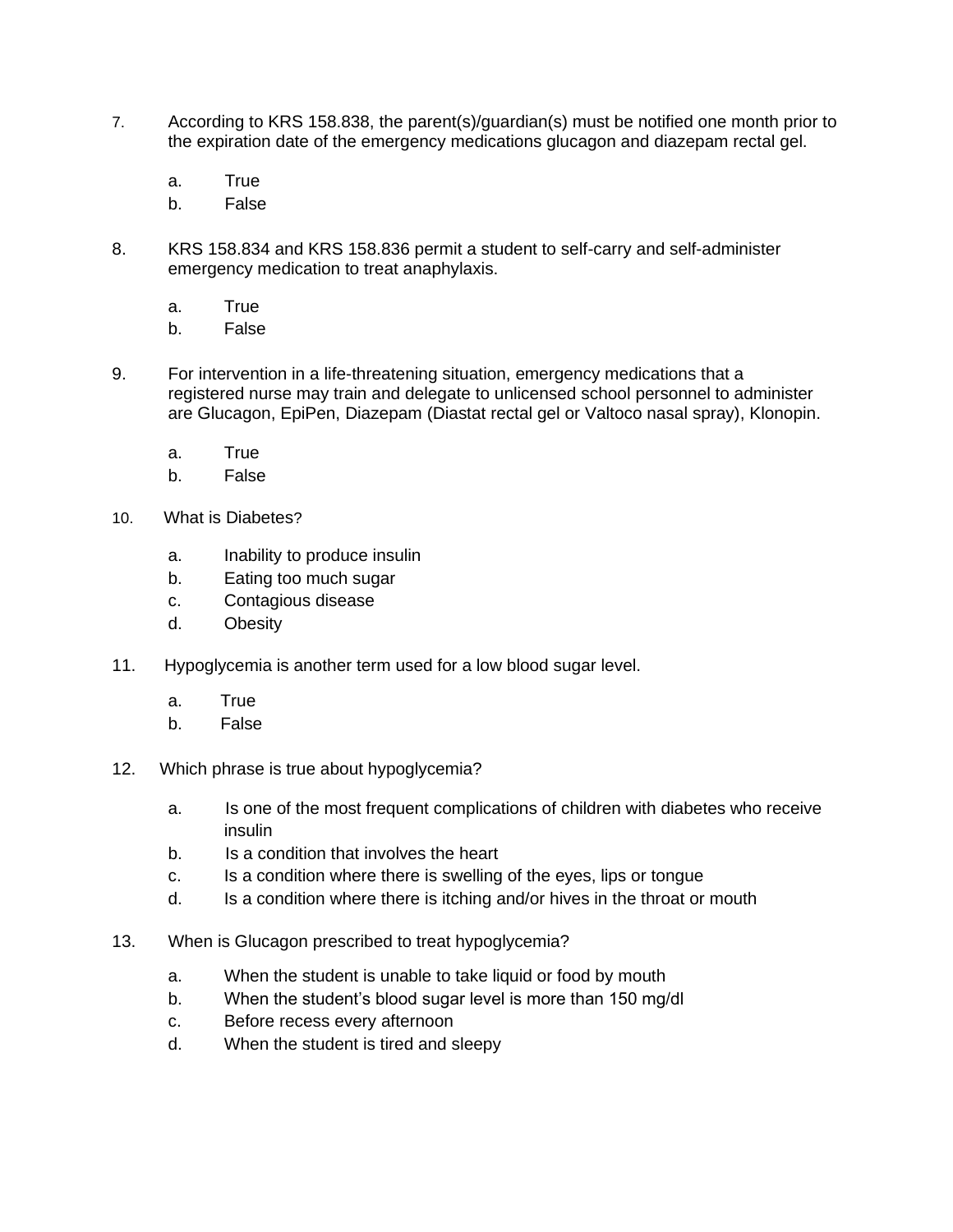- 14. Potential causes for a low blood sugar level may include:
	- a. Too much insulin
	- b. Delay in receiving snack/meal
	- c. Increased physical activity
	- d. All the above
- 15. How is glucagon administered?
	- a. By mouth
	- b. Nasally
	- c. Injection
	- d. Both B and C
- 16. What would you do first if a student became unconscious and emergency medications are needed to be administered?
	- a. Call the parent
	- b. Designate someone to call 9-1-1
	- c. Call the school nurse
	- d. Call the school secretary
- 17. Anaphylaxis may be caused by:
	- a. Insect bites or stings
	- b. Foods
	- c. Medications
	- d. All the above
- 18. Anaphylaxis is a life-threatening emergency.
	- a. True
	- b. False
- 19. Signs and symptoms of anaphylaxis include:
	- a. Itchy skin and hives
	- b. Swelling or flushing of the lips, throat, and tongue
	- c. Wheezing, shortness of breath, coughing, hoarseness and/or loss of consciousness
	- d. All the above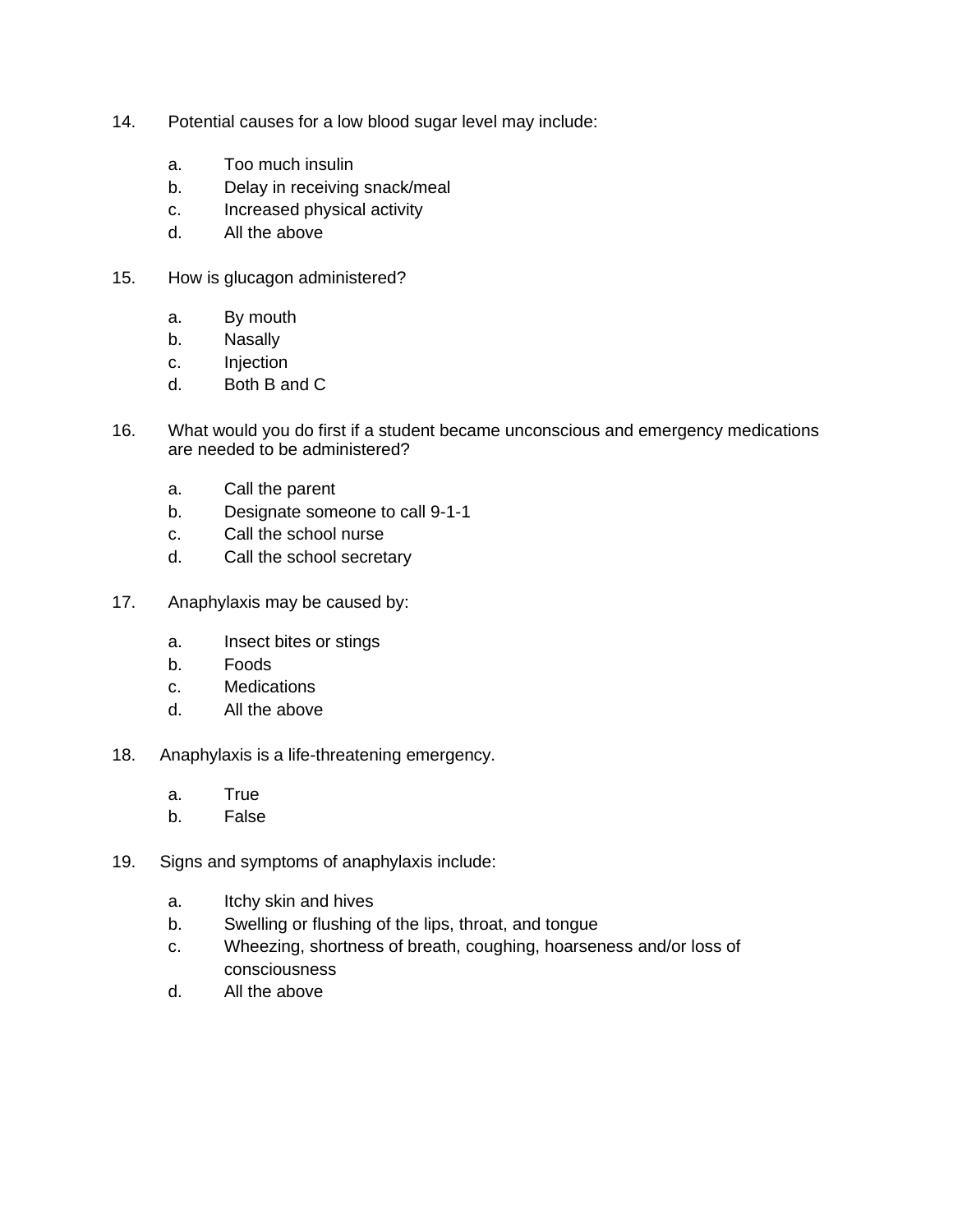- 20. The recommended injection site for an EpiPen auto-injector is the:
	- a. Right arm
	- b. Abdomen
	- c. Outer thigh
	- d. Buttocks
- 21. Clothing must be removed before using the EpiPen auto injector.
	- a. True
	- b. False
- 22. If administering an EpiPen is necessary, EMS (911) should be called because the effect of the epinephrine will only last 10 to 15 minutes.
	- a. True
	- b. False
- 23. After using the EpiPen auto-injector you should:
	- a. Dispose of the used EpiPen in the trash can
	- b. Give the used EpiPen to EMS when they arrive
	- c. Dispose of the used EpiPen in the sharps container
	- d. Send the used EpiPen to the student's parents
- 24. The EpiPen must be held firmly in the thigh muscle for at least
	- a. 3 seconds
	- b. 1 minute
	- c. 10 minutes
	- d. Until EMS arrives
- 25. Seizures may last a few seconds to a few minutes.
	- a. True
	- b. False
- 26. You should always try to place an object in the student's mouth during a seizure
	- a. True
	- b. False
- 27. Seizures should be tracked as to when it starts and ends.
	- a. True
	- b. False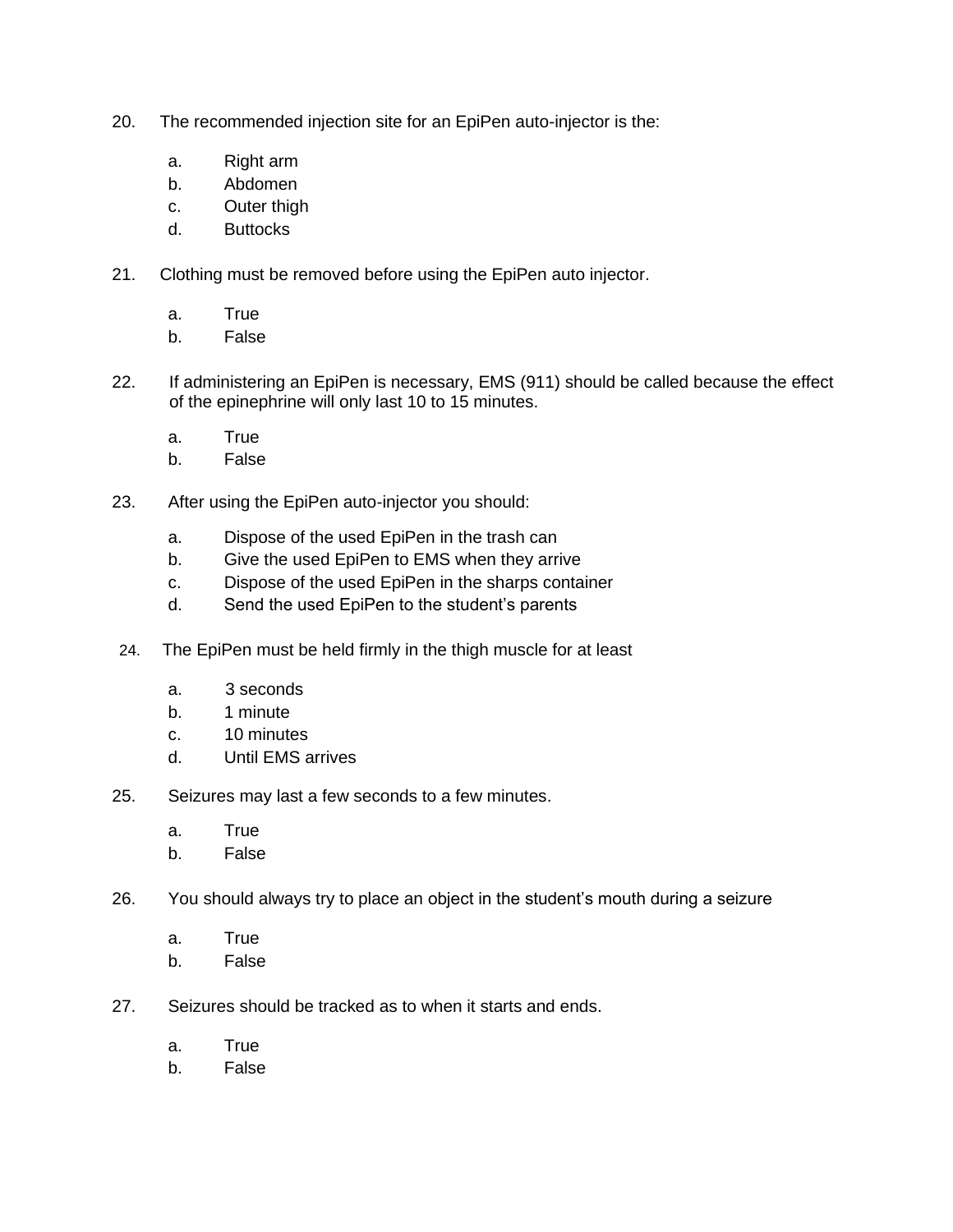- 28. A student should not be restrained during a seizure.
	- a. True
	- b. False
- 29. A generalized tonic-clonic (also called Grand Mal) seizure has muscle rigidity and jerking
	- a. True
	- b. False
- 30. All epileptic seizures are an emergency and require administration of medication immediately.
	- a. True
	- b. False
- 31. Seizures always cause a student to lose consciousness.
	- a. True
	- b. False
- 32. One first aid measure during a convulsive seizure is to turn the student to one side.
	- a. True
	- b. False
- 33. A seizure is considered an emergency when:
	- a. Convulsive (tonic-clonic) seizure lasts longer than 5 minutes
	- b. Student has repeated seizures without regaining consciousness
	- c. Student is injured or has diabetes
	- d. Student has a first-time seizure
	- e. Student has breathing difficulties
	- f. Student has a seizure in water
	- g. All the above
- 34. Which emergency drug may be prescribed to treat a severe allergic reaction to peanuts?
	- a. Glucagon
	- b. Diastat
	- c. EpiPen
- 35. Which emergency drug may be prescribed to treat a severely low blood sugar that may a student to become unresponsive.
	- a. Glucagon
	- b. Diastat
	- c. EpiPen